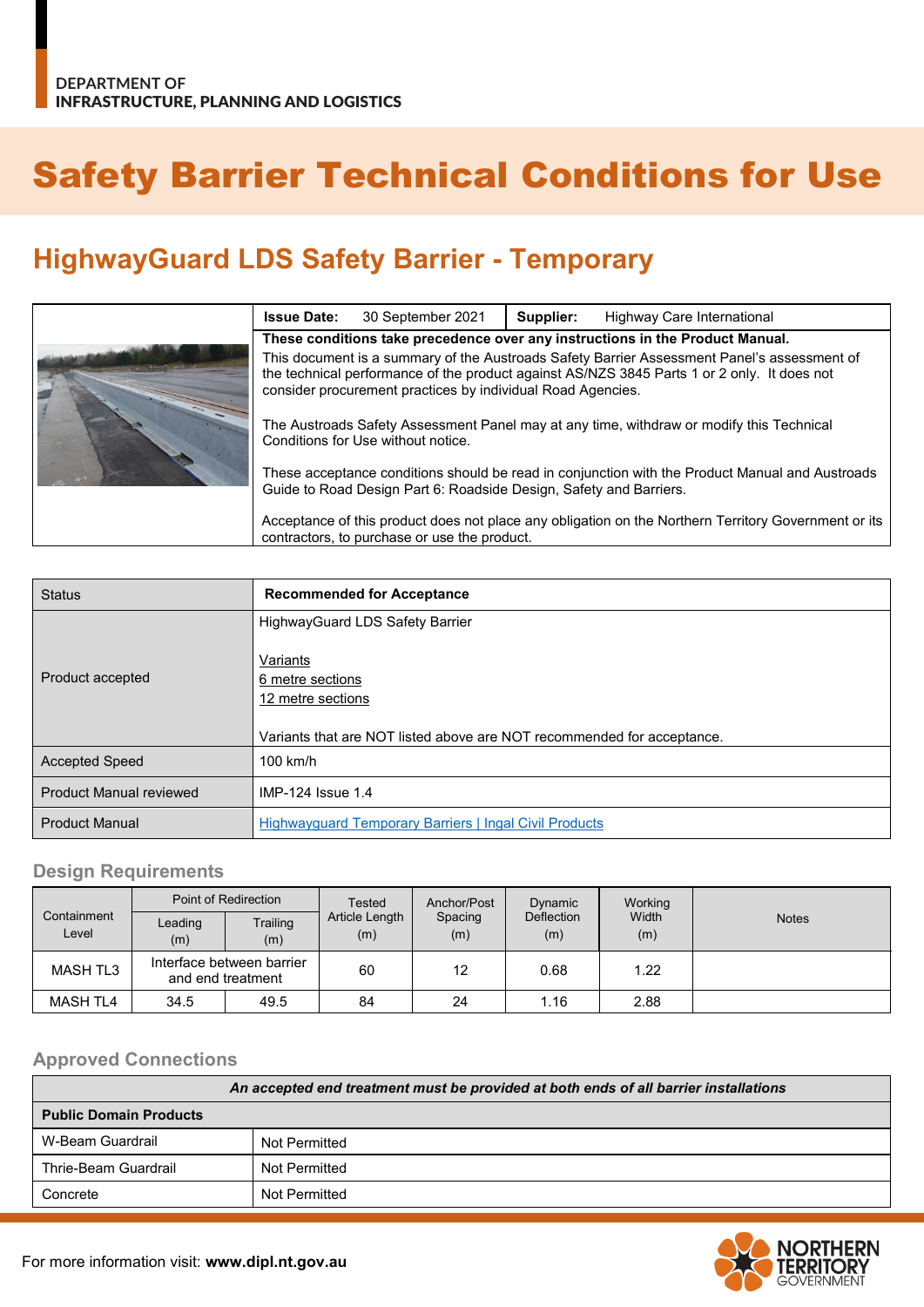| <b>Proprietary Products</b>                      |                                                                                                                                                                                                                                                                                                       |  |  |  |  |
|--------------------------------------------------|-------------------------------------------------------------------------------------------------------------------------------------------------------------------------------------------------------------------------------------------------------------------------------------------------------|--|--|--|--|
| <b>BG800 Steel Safety Barrier</b>                | • Refer to BG800 Technical Conditions for Use.                                                                                                                                                                                                                                                        |  |  |  |  |
|                                                  | • The HighwayGuard to BG800 transition must be used to connect the barriers.                                                                                                                                                                                                                          |  |  |  |  |
|                                                  | • LEGACY status recommended from 1 January 2021.                                                                                                                                                                                                                                                      |  |  |  |  |
|                                                  | • Refer to Quadguard Crash Cushion Technical Conditions for Use.                                                                                                                                                                                                                                      |  |  |  |  |
| <b>LEGACY:</b><br>Quadguard CZ Crash Cushion     | • The HighwayGuard LDS to Quadguard Crash Cushion transition must be used to connect the<br>crash cushion to the barrier.                                                                                                                                                                             |  |  |  |  |
|                                                  | • Reverse impacts into the transition section can produce a greater occupant severity value than<br>preferred. Where reverse impacts are possible (e.g. bi-directional traffic), a risk assessment must<br>be completed and steps to mitigate the likelihood of reverse impact should be implemented. |  |  |  |  |
|                                                  | • LEGACY status recommended from 1 January 2021.                                                                                                                                                                                                                                                      |  |  |  |  |
|                                                  | • Refer to Universal Tau-II Crash Cushion Technical Conditions for Use.                                                                                                                                                                                                                               |  |  |  |  |
| <b>LEGACY:</b><br>Universal Tau-II Crash Cushion | • The HighwayGuard LDS to Universal Tau-II Crash Cushion transition must be used to connect the<br>crash cushion to the barrier.                                                                                                                                                                      |  |  |  |  |
|                                                  | • Reverse impacts into the transition section can produce a greater occupant severity value than<br>preferred. Where reverse impacts are possible (e.g. bi-directional traffic), a risk assessment must<br>be completed and steps to mitigate the likelihood of reverse impact should be implemented. |  |  |  |  |
|                                                  | • The installation is restricted to an impact speed of 80 km/h or less.                                                                                                                                                                                                                               |  |  |  |  |
|                                                  | • Refer to Absorb-M Crash Cushion Technical Conditions for Use.                                                                                                                                                                                                                                       |  |  |  |  |
| ABSORB-M Crash Cushion                           | • The HighwayGuard LDS to Absorb-M Crash Cushion transition must be used to connect the crash<br>cushion to the barrier.                                                                                                                                                                              |  |  |  |  |
|                                                  | • This is a gating device.                                                                                                                                                                                                                                                                            |  |  |  |  |
|                                                  | • Refer to QUADGUARD M10 CZ Crash Cushion Technical Conditions for Use.                                                                                                                                                                                                                               |  |  |  |  |
| QUADGUARD M10 CZ Crash<br>Cushion                | • The HighwayGuard transition to end terminal must be used to connect the crash cushion to the<br>barrier.                                                                                                                                                                                            |  |  |  |  |
|                                                  | • Reverse impacts into the transition section can produce a greater occupant severity value than<br>preferred. Where reverse impacts are possible (e.g. bi-directional traffic), a risk assessment must<br>be completed and steps to mitigate the likelihood of reverse impact should be implemented. |  |  |  |  |
| UNIVERSAL TAU-M Crash<br>Cushion                 | • Permitted for use in unidirectional applications only. Not permitted as a departure terminal.                                                                                                                                                                                                       |  |  |  |  |
|                                                  | • Refer Universal Tau-M Crash Cushion Technical Conditions for Use.                                                                                                                                                                                                                                   |  |  |  |  |
|                                                  | • The HighwayGuard to Universal Tau-M Crash Cushion transition must be used to connect the<br>crash cushion to the barrier.                                                                                                                                                                           |  |  |  |  |

### **Design Guidance**

| Minimum installation length        | 60 metres between crash cushions/terminals (tested article)                                                                                                                                                                                                       |  |  |
|------------------------------------|-------------------------------------------------------------------------------------------------------------------------------------------------------------------------------------------------------------------------------------------------------------------|--|--|
| System width (m)                   | 0.54                                                                                                                                                                                                                                                              |  |  |
| Minimum distance to excavation (m) | 0.68 (TL3) – measured from the outer edge of the foot on the works side<br>1.16 (TL4) – measured from the outer edge of the foot on the works side                                                                                                                |  |  |
| Slope limit                        | 8%                                                                                                                                                                                                                                                                |  |  |
| Systems conditions                 | Installation on top of a kerb is not recommended, however if installed on top of a kerb all<br>1.<br>system components must be free to operate.<br>All offsets are to be measured from the relevant outer edge of the foot. The foot is not<br>2.<br>trafficable. |  |  |
| Gore area use                      | Permitted                                                                                                                                                                                                                                                         |  |  |
| Pedestrian area use                | Permitted                                                                                                                                                                                                                                                         |  |  |
| Cycleway use                       | Permitted                                                                                                                                                                                                                                                         |  |  |
| Frequent impact likely             | Permitted                                                                                                                                                                                                                                                         |  |  |
| Remote location                    | Permitted                                                                                                                                                                                                                                                         |  |  |
| Median use                         | Permitted                                                                                                                                                                                                                                                         |  |  |